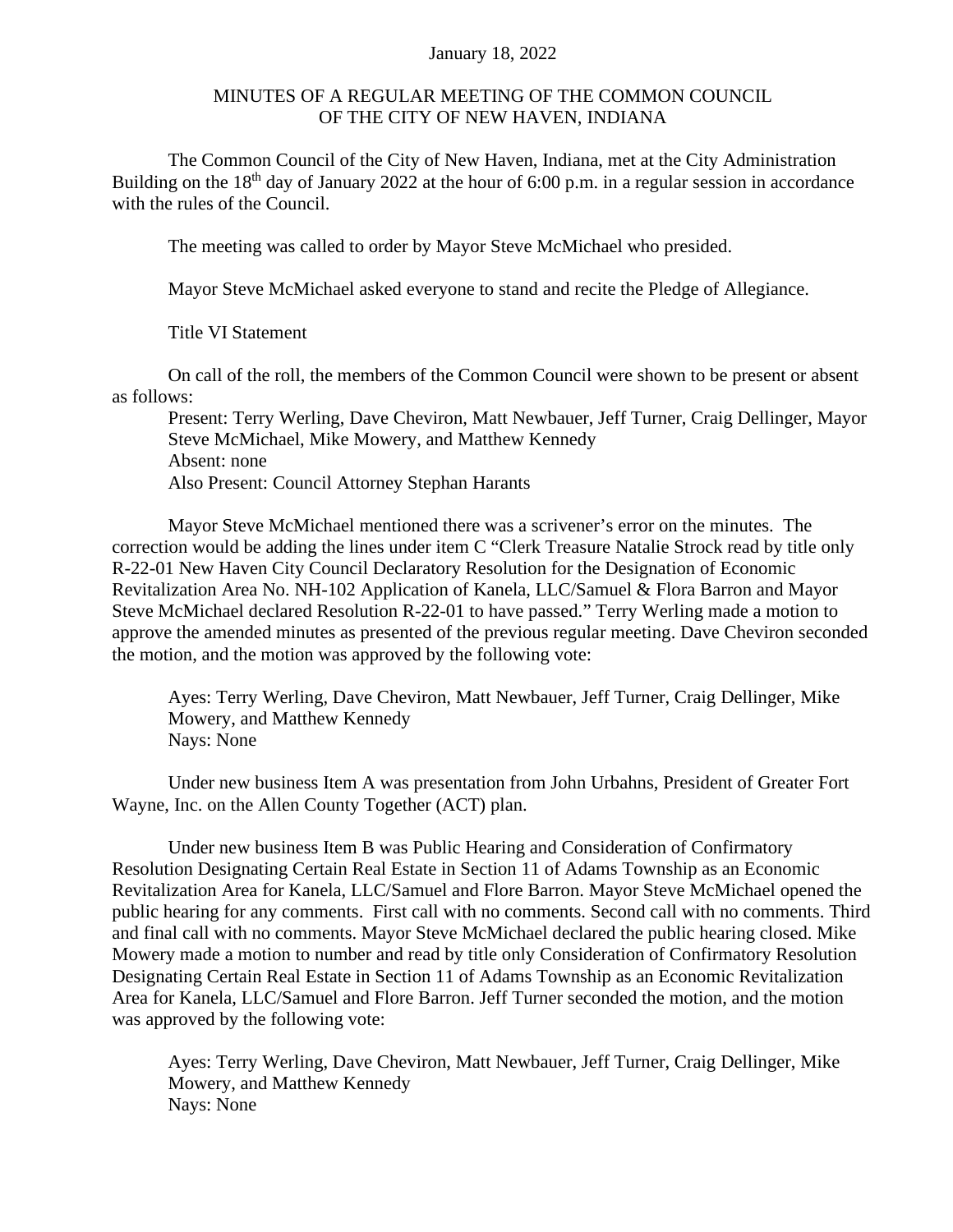Chief Deputy Clerk Angela Hamrick numbered and read by title only Resolution R-22-02 New Haven City Council Confirmatory Resolution Application of Kanela, LLC/Samuel & Flora Barron for the Designation of Economic Revitalization Area No. NH-102.

Mayor Steve McMichael declared Resolution R-22-02 to have passed.

Under new business Item C was Consideration of Declaratory Resolution Designating Certain Real Estate in Section 7 of Jefferson Township as an Economic Revitalization Area for Redmon Properties, LLC/Challenge Tool & Manufacturing, Inc. (West). Craig Dellinger made a motion to number and read by title only New Haven City Council Declaratory Resolution for the Designation of Economic Revitalization Area No. NH-103 Application of Redmon Properties, LLC/Challenge Tool & Manufacturing Inc. Dave Cheviron seconded the motion, and the motion was approved by the following vote:

Ayes: Terry Werling, Dave Cheviron, Matt Newbauer, Jeff Turner, Craig Dellinger, Mike Mowery, and Matthew Kennedy Nays: None

Chief Deputy Clerk Angela Hamrick numbered and read by title only Resolution R-22-03 New Haven City Council Declaratory Resolution for the Designation of Economic Revitalization Area No. NH-103 Application of Redmon Properties, LLC/Challenge Tool & Manufacturing Inc.

Mayor Steve McMichael declared Resolution R-22-03 to have passed.

Under new business Item D was Consideration of Declaratory Resolution Designating Certain Real Estate in Section 7 of Jefferson Township as an Economic Revitalization Area for Redmon Properties, LLC/Challenge Tool & Manufacturing, Inc. (East). Jeff Turner made a motion number and to read by title only New Haven City Council Declaratory Resolution for the Designation of Economic Revitalization Area No. NH-104 Application of Redmon Properties, LLC/Challenge Tool & Manufacturing Inc. Dave Cheviron seconded the motion, and the motion was approved by the following vote:

Ayes: Terry Werling, Dave Cheviron, Matt Newbauer, Jeff Turner, Craig Dellinger, Mike Mowery, and Matthew Kennedy Nays: None

Chief Deputy Clerk Angela Hamrick numbered and read by title only Resolution R-22-04 New Haven City Council Declaratory Resolution for the Designation of Economic Revitalization Area No. NH-104 Application of Redmon Properties, LLC/Challenge Tool & Manufacturing Inc.

Mayor Steve McMichael declared Resolution R-22-04 to have passed.

Under new business Item E was Introduction of a Resolution of the Common Council of the City of New Haven, Indiana Approving the Application of the City of New Haven for a Planning Grant from the Indiana Department of Health. Mike Mowery made a motion to number and read by title only Resolution of the Common Council of the City of New Haven, Indiana Approving the Application of the City of New Haven for a Planning Grant from the Indiana Department of Health. Craig Dellinger seconded the motion, and the motion was approved by the following vote:

Ayes: Terry Werling, Dave Cheviron, Matt Newbauer, Jeff Turner, Craig Dellinger, Mike Mowery, and Matthew Kennedy Nays: None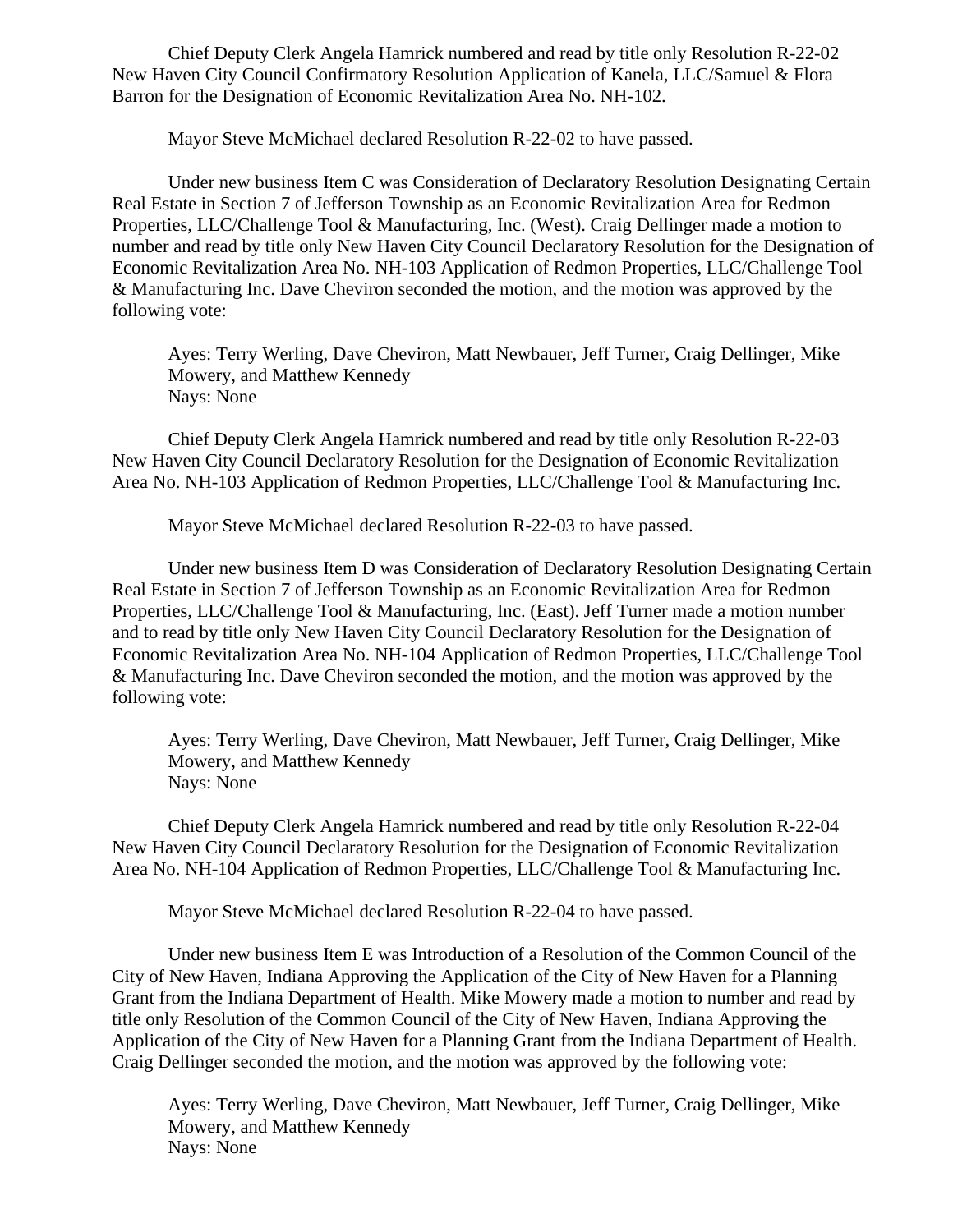Chief Deputy Clerk Angela Hamrick numbered and read by title only Resolution R-22-05 Resolution of the Common Council of the City of New Haven, Indiana Approving the Application of the City of New Haven for a Planning Grant from the Indiana Department of Health.

Mayor Steve McMichael declared Resolution R-22-05 to have passed.

Under new business Item F was Introduction of a Resolution Encumbering Funds of the City of New Haven, Indiana. Jeff Turner made a motion to number and read by title only Resolution Encumbering Funds of the City of New Haven, Indiana. Dave Cheviron seconded the motion, and the motion was approved by the following vote:

Ayes: Terry Werling, Dave Cheviron, Matt Newbauer, Jeff Turner, Craig Dellinger, Mike Mowery, and Matthew Kennedy Nays: None

Chief Deputy Clerk Angela Hamrick numbered and read by title only Resolution R-22-06 Resolution Encumbering Funds of the City of New Haven, Indiana.

Mayor Steve McMichael declared Resolution R-22-06 to have passed.

Under new business Item G was Public Hearing and Introduction of a Resolution of Additional Appropriation for the Fund #2402 Local Road & Bridge Matching Grant Fund. Mayor Steve McMichael opened the public hearing for any comments. First call with no comments. Second call with no comments. Third and final call with no comments. Mayor Steve McMichael declared the public hearing closed. Craig Dellinger made a motion to number and read by title only a Resolution of Additional Appropriation for the Fund #2402 Local Road & Bridge Matching Grant Fund. Mike Mowery seconded the motion, and the motion was approved by the following vote:

Ayes: Terry Werling, Dave Cheviron, Matt Newbauer, Jeff Turner, Craig Dellinger, Mike Mowery, and Matthew Kennedy Nays: None

Chief Deputy Clerk Angela Hamrick numbered and read by title only Resolution R-22-07 Resolution of Additional Appropriation for the Fund #2402 Local Road & Bridge Matching Grant Fund.

Mayor Steve McMichael declared Resolution R-22-07 to have passed.

Under new business Item H was Public Hearing and Introduction of a Resolution of Additional Appropriation for the Fund #6606 EMS Cash. Mayor Steve McMichael opened the public hearing for any comments. First call with no comments. Second call with no comments. Third and final call with no comments. Mayor Steve McMichael declared the public hearing closed. Terry Werling made a motion to number and read by title only a Resolution of Additional Appropriation for the Fund #6606 EMS Cash. Dave Cheviron seconded the motion, and the motion was approved by the following vote:

Ayes: Terry Werling, Dave Cheviron, Matt Newbauer, Jeff Turner, Craig Dellinger, Mike Mowery, and Matthew Kennedy Nays: None

Chief Deputy Clerk Angela Hamrick numbered and read by title only Resolution R-22-08 Resolution of Additional Appropriation for the Fund #6606 EMS Cash.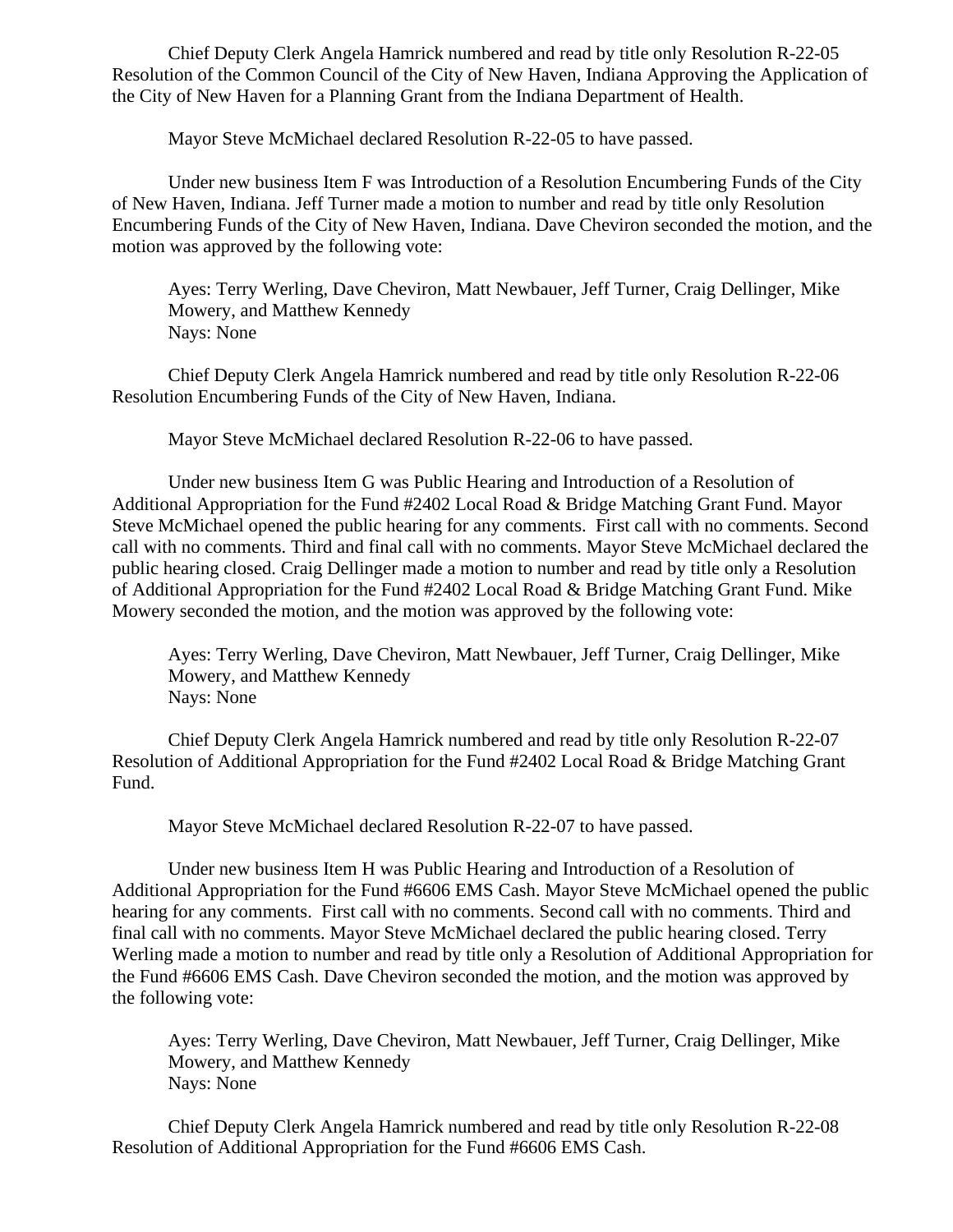Mayor Steve McMichael declared Resolution R-22-08 to have passed.

Under new business Item I was Introduction of a Resolution of Transfer Funds (Fund 2570 to Fund 4445). Craig Dellinger made a motion to number and read by title only a Resolution of Transfer Funds. Jeff Turner seconded the motion, and the motion was approved by the following vote:

Ayes: Terry Werling, Dave Cheviron, Matt Newbauer, Jeff Turner, Craig Dellinger, Mike Mowery, and Matthew Kennedy Nays: None

Chief Deputy Clerk Angela Hamrick numbered and read by title only Resolution R-22-09 Resolution to Transfer Funds.

Mayor Steve McMichael declared Resolution R-22-09 to have passed.

Under new business Item J was Introduction of a Resolution of Transfer Funds (Fund 6606 to Fund 2240). Mike Mowery made a motion to number and read by title only a Resolution of Transfer Funds. Dave Cheviron seconded the motion, and the motion was approved by the following vote:

Ayes: Terry Werling, Dave Cheviron, Matt Newbauer, Jeff Turner, Craig Dellinger, Mike Mowery, and Matthew Kennedy Nays: None

Chief Deputy Clerk Angela Hamrick numbered and read by title only Resolution R-22-10 Resolution to Transfer Funds.

Mayor Steve McMichael declared Resolution R-22-10 to have passed.

Under new business Item K was Introduction of a Resolution of the City of New Haven. The resolution is allowing the Clerk Treasurer the authority to make decisions about the Worker's Compensation plan for the City. Terry Werling made a motion to number and read by title only a Resolution of the City of New Haven. Mike Mowery seconded the motion, and the motion was approved by the following vote:

Ayes: Terry Werling, Dave Cheviron, Matt Newbauer, Jeff Turner, Craig Dellinger, Mike Mowery, and Matthew Kennedy Nays: None

Chief Deputy Clerk Angela Hamrick numbered and read by title only Resolution R-22-11 Resolution of the City of New Haven.

Mayor Steve McMichael declared Resolution R-22-11 to have passed.

Under new business Item L was Introduction of a Resolution of the Common Council of the City of New Haven Indiana Receipting Funds Into the City's Police Building & Equipment Fund. Dave Cheviron made a motion to number and read by title only a Resolution of the Common Council of the City of New Haven Indiana Receipting Funds Into the City's Police Building & Equipment Fund. Mike Mowery seconded the motion, and the motion was approved by the following vote:

Ayes: Terry Werling, Dave Cheviron, Matt Newbauer, Jeff Turner, Craig Dellinger, Mike Mowery, and Matthew Kennedy Nays: None